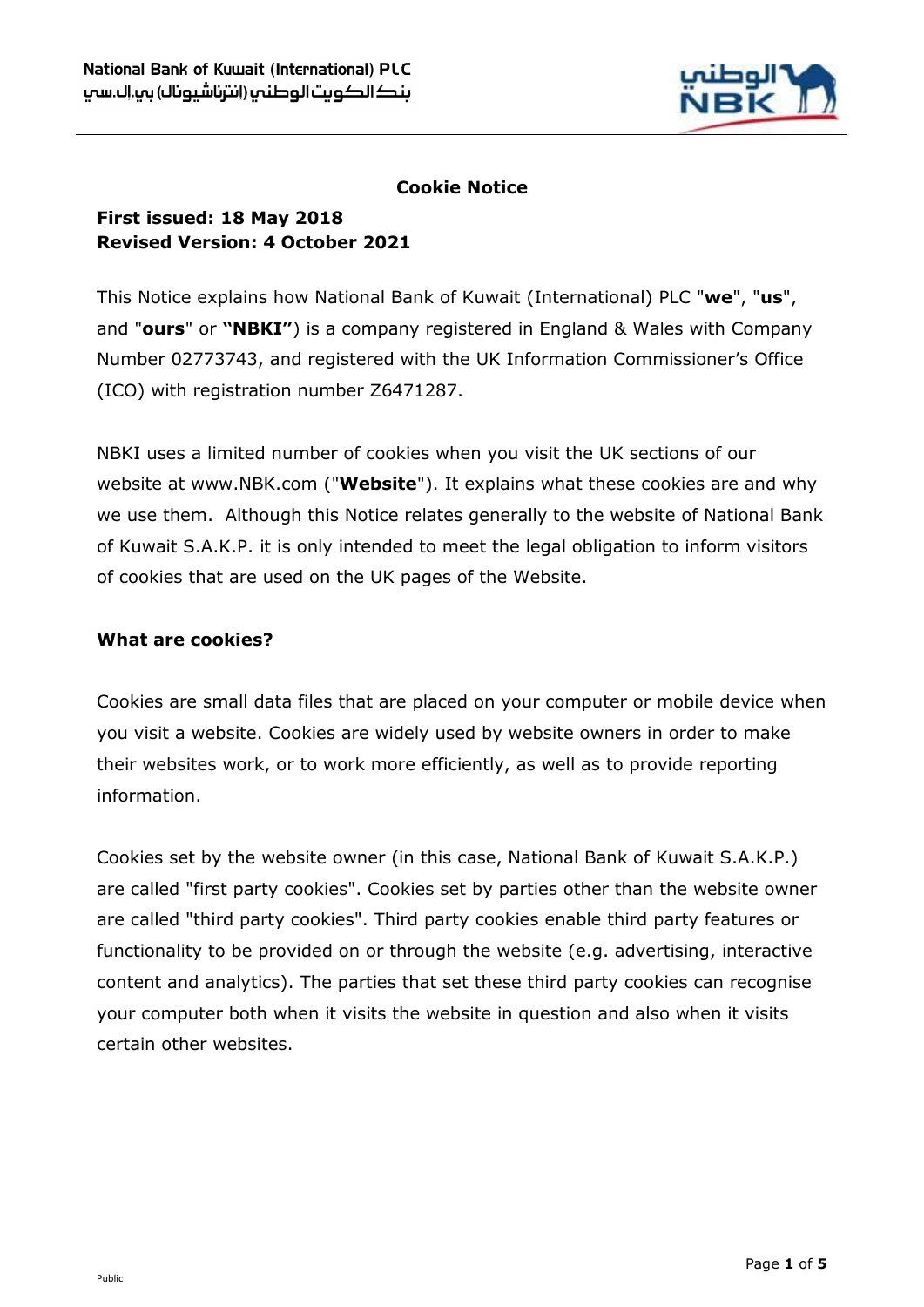

#### **Why do we use cookies?**

We use a limited number of cookies for several reasons. Some cookies are required for technical reasons in order for our Website to operate, and we refer to these as "essential" or "strictly necessary" cookies. Other cookies also enable us to provide Website functionality, or to track the use of our Website. This is described in more detail in the table below.

| <b>Types of cookie</b>              | Who serves these    | <b>How to refuse</b>           |
|-------------------------------------|---------------------|--------------------------------|
|                                     | cookies             |                                |
| <b>Essential website cookies:</b>   |                     | Because these cookies are      |
| These cookies are strictly          | National Bank of    | strictly necessary to deliver  |
| necessary to provide you with       | Kuwait S.A.K.P.     | the Websites to you, you       |
| services available through our      |                     | cannot refuse them.            |
| Websites and to use some of         |                     |                                |
| its features, such as access to     |                     |                                |
| secure areas.                       |                     |                                |
| <b>Performance and</b>              | Various - available | To refuse these cookies,       |
| <b>functionality cookies: These</b> | upon request        | please follow the instructions |
| cookies are used to enhance         |                     | below under the heading        |
| the performance and                 |                     | "How can I control cookies?"   |
| functionality of our Websites       |                     |                                |
| Without these cookies, certain      |                     |                                |
| functionality (like videos) may     |                     |                                |
| become unavailable.                 |                     |                                |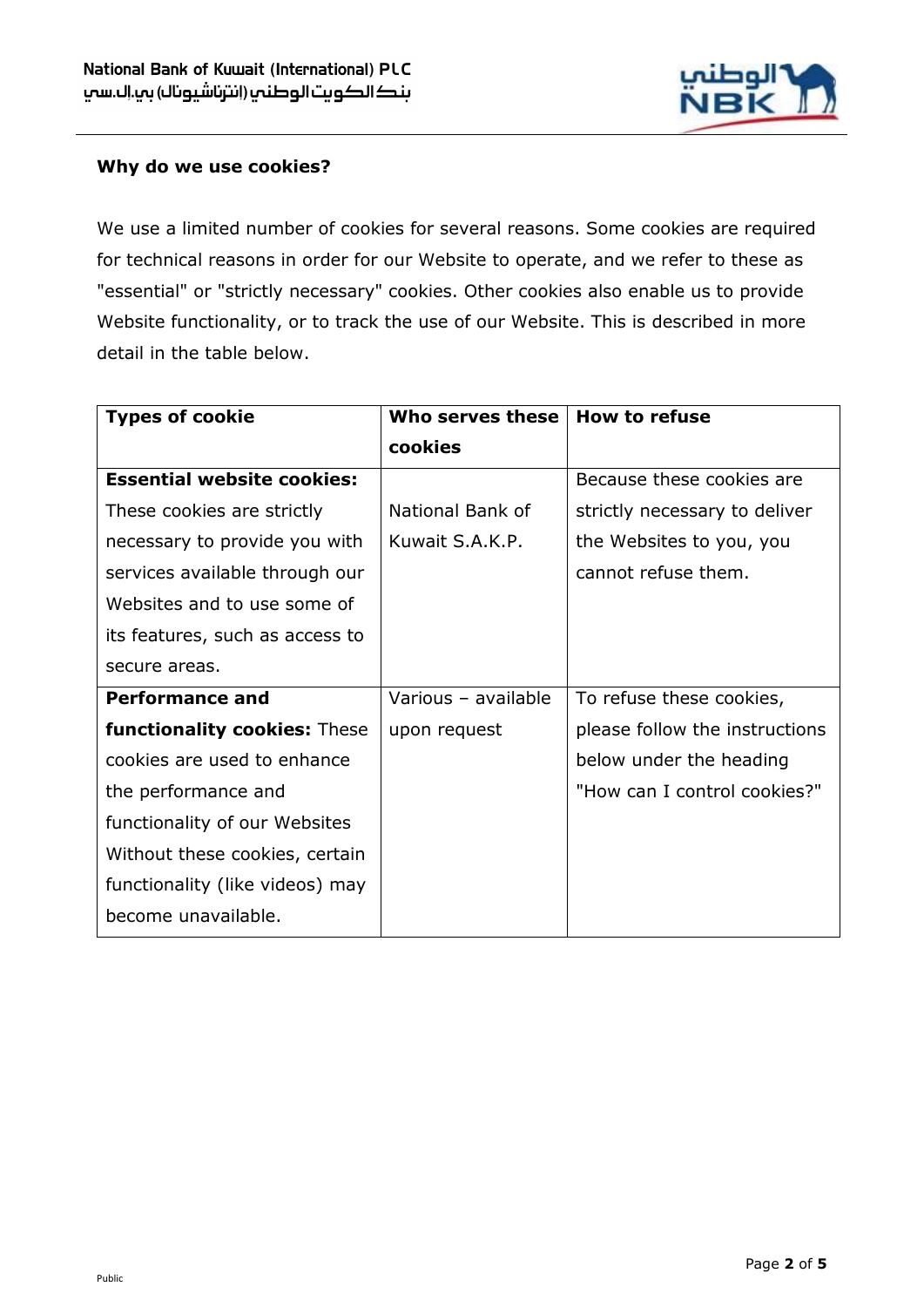

| <b>Types of cookie</b>        | Who serves these  | <b>How to refuse</b>           |
|-------------------------------|-------------------|--------------------------------|
|                               | cookies           |                                |
| <b>Analytics and</b>          |                   |                                |
| customisation cookies:        | Google Analytics. | To refuse these cookies,       |
| These cookies collect         |                   | please follow the instructions |
| information that is used in   |                   | below under the heading        |
| aggregate form to help us     |                   | "How can I control cookies?"   |
| understand how our Website is |                   |                                |
| being used. This does not     |                   |                                |
| enable us to engage in        |                   |                                |
| targeted marketing (and we    |                   |                                |
| do not engage in marketing    |                   |                                |
| anyway).                      |                   |                                |
|                               |                   |                                |

# **What about other tracking technologies, like web beacons?**

Cookies are not the only way to recognise or track visitors to a website. Some websites use similar technologies from time to time, like web beacons (sometimes called "tracking pixels" or "clear gifs"). These are tiny graphics files that contain a unique identifier that enable website owners to recognise when someone has visited their website or opened an e-mail sent to them. This allows website owners, for example, to monitor the traffic patterns of users from one page to another within the website, to deliver or communicate with cookies. We do not use web beacons or other tracking technologies.

### **Do you use Flash cookies or Local Shared Objects?**

"Flash Cookies" (also known as Local Shared Objects or "LSOs") are used by some website owners to, among other things, collect and store information about your use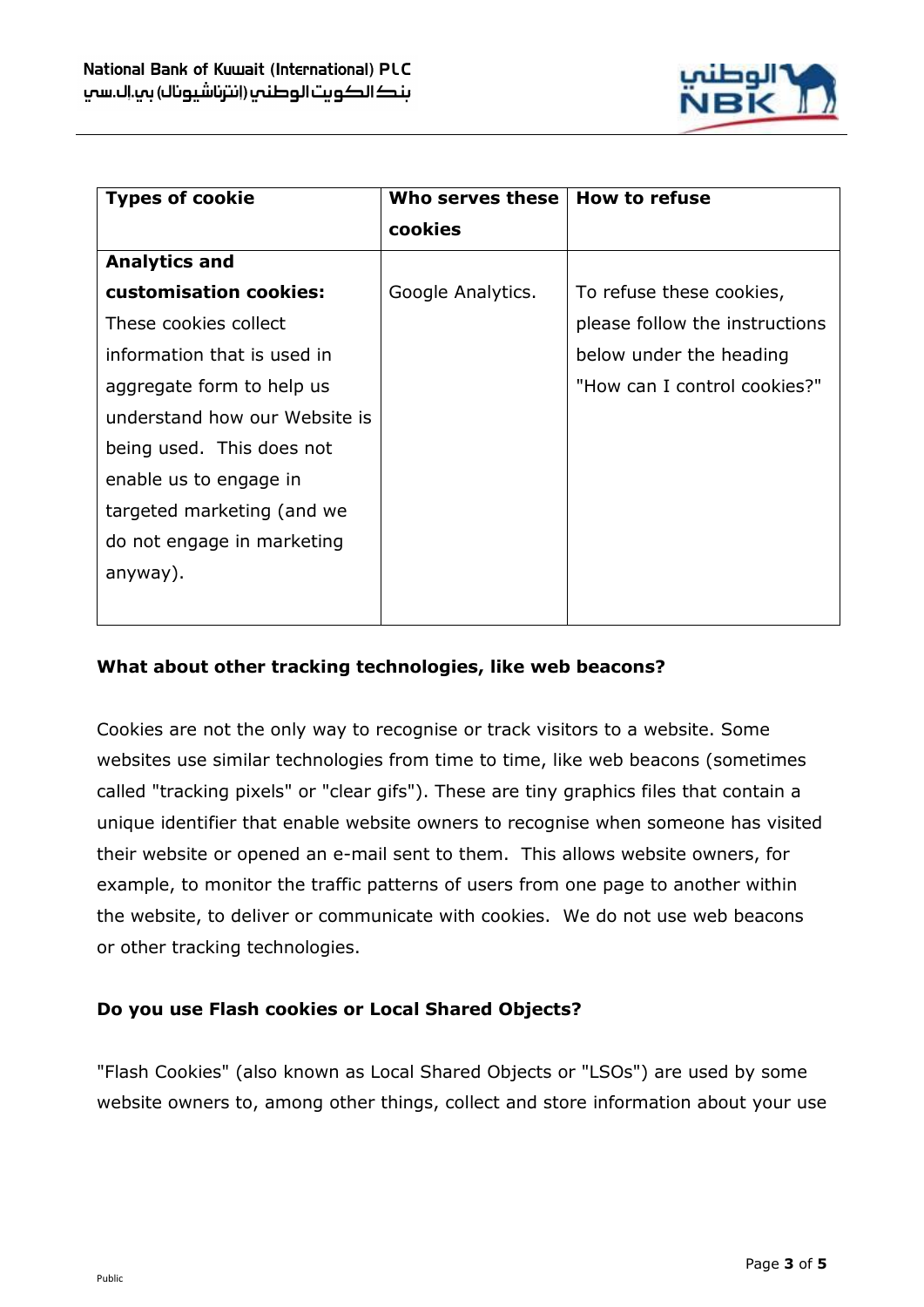

of services, fraud prevention and for other site operations. We do not use Flash cookies or Local Shared Objects.

## **Do you use social networking cookies?**

These cookies are used to enable you to share pages and content that you find interesting on our Website through third party social networking and other websites. We do not use these sort of cookies.

### **Do your cookies serve targeted advertising?**

We do not engage in targeted marketing and we do not use cookies that would enable us to engage in such activities.

# **Links to other websites**

Our Website contains links to other websites. If you access those other websites they may use cookies. Please read any cookie notices on those websites if you wish to know what cookies are being used.

### **How can I control cookies?**

You have the right to decide whether to accept or reject cookies and you can set or amend your web browser controls to accept or refuse cookies. If you choose to reject cookies, you may still use our website though your access to some functionality and areas of our website may be restricted. As the means by which you can refuse cookies through your web browser controls vary from browser-tobrowser, you should visit your browser's help menu for more information.

### **How often will you update this Cookie Notice?**

We may update this Cookie Notice from time to time in order to reflect, for example, changes to the cookies we use or for other operational, legal or regulatory reasons.